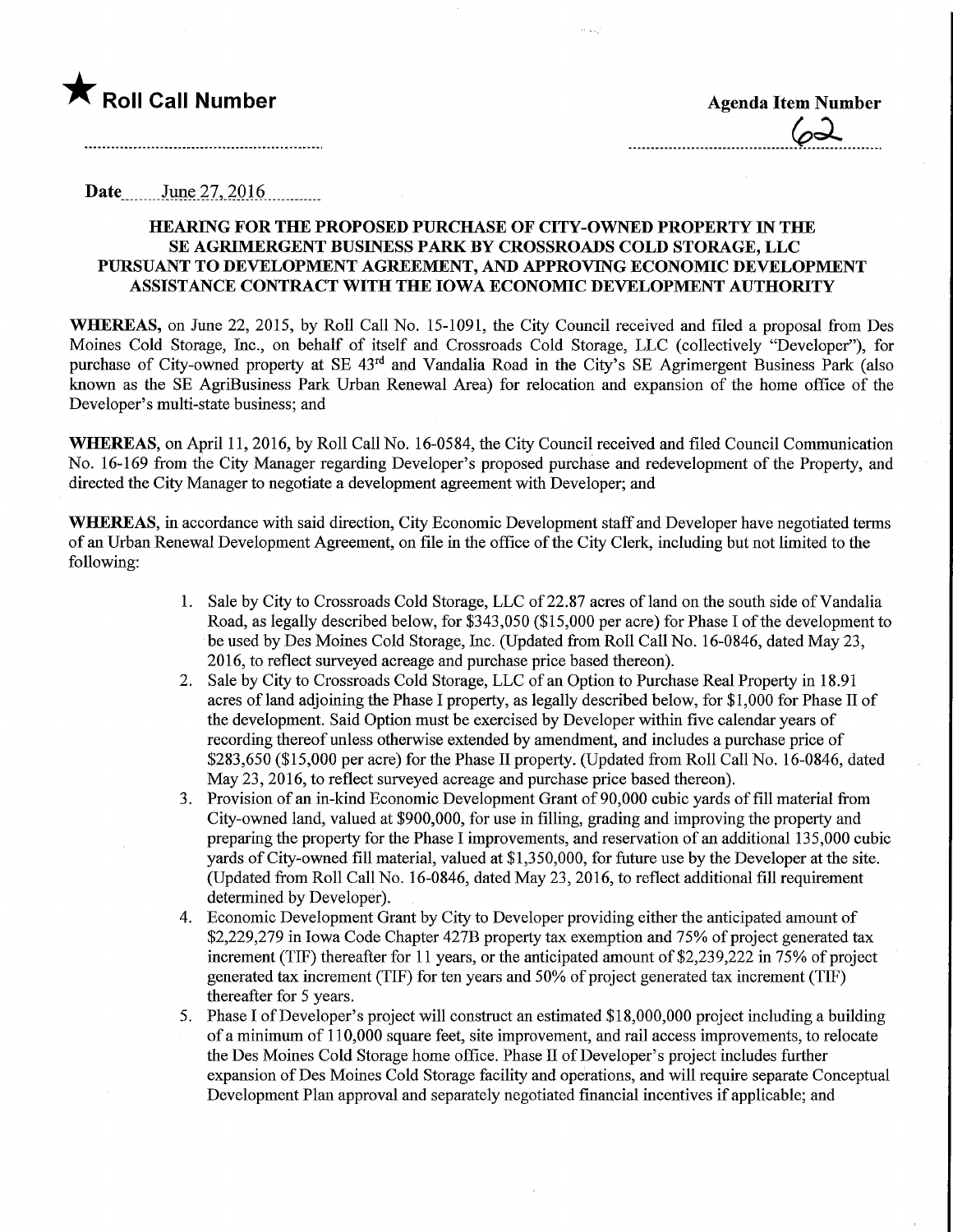

**Date** June 27, 2016

WHEREAS, at its meeting on May 3, 2016, the members of the Urban Design Review Board voted 6-0-1 in support of a motion to recommend approval of the level of financial assistance as proposed and 6-0-1 in support of a motion to recommend approval of the Conceptual Development Plan; and

WHEREAS, in addition to the proposed City of Des Moines assistance, the project has received approval from the Iowa Economic Development Authority's (IEDA's) "High Quality Jobs Program" for a \$512,834 tax credit award, with required local match in the form of the above-stated assistance from the City; and

WHEREAS, City staff are negotiating the Economic Development Assistance Contract (No. 16-TC-047) between IEDA, Crossroads Cold Storage, LLC, and the City, in form on file in the office of the City Clerk, setting forth Developer's obligations under the High Quality Jobs Program and the City's obligations in regard to the local match requirement; and

WHEREAS, there is no current or future City need or benefit for the property to be sold, the City will not be inconvenienced by the sale of the property or option therein, and the City's Office of Economic Development recommends approval of the sale and option as in the best interests of the City; and

WHEREAS, on May 23, 2016, by Roll Call No. 16-0846, it was duly resolved by the City Council that the proposed conveyance of the Property to Crossroads Cold Storage, LLC be set down for hearing on June 27, 2016, at 5:00 p.m., at the City Council hearing in the Municipal Services Center; and

WHEREAS, due notice of the proposal was published as provided by law in the Des Moines Register, setting forth the time and place for hearing on the proposal; and

WHEREAS, in accordance with City Council direction, those interested in this proposed conveyance, both for and against, have been given an opportunity to be heard with respect thereto and have presented their views to the City Council.

NOW, THEREFORE, BE IT RESOLVED by the City Council of the City of Des Moines, Iowa, that:

1. Upon due consideration of the facts and statements of interested persons, any and all objections to the proposed conveyance of the City-owned real property in the vicinity of the 3801 block of Vandalia Road, as described herein, are hereby overruled and the hearing is closed.

2. There is no current public need or benefit for the property proposed to be conveyed, and the public would not be inconvenienced by reason of the sale and conveyance of 22.87 acres of City-owned real property located at SE 43rd Street and Vandalia Road in the SE Agrimergent Business Park, in the vicinity of the 3801 block of Vandalia Road, to Crossroad Cold Storage, LLC for the purchase price of \$343,050, which property is legally described as follows, subject to the terms of the Development Agreement as on file in the office of the City Clerk:

PARCEL 2016-123 BEING PART OF THE NORTHWEST QUARTER OF SECTION 17, TOWNSHIP 78 NORTH, RANGE 23 WEST OF THE 5TH P.M., CITY OF DES MOINES, POLK COUNTY, IOWA BEING MORE PARTICULARLY DESCRIBED AS FOLLOWS: COMMENCING FROM THE NORTH QUARTER CORNER OF SAID SECTION 17; THENCE ALONG THE NORTH LINE OF SAID SECTION 17N87°28'58"W, 1416.77 FEET; THENCE S02°21'02"W, 50.00 FEET TO THE POINT OF BEGINNING; THENCE S87°28'58"E, 1272.55 FEET; THENCE 206.92 FEET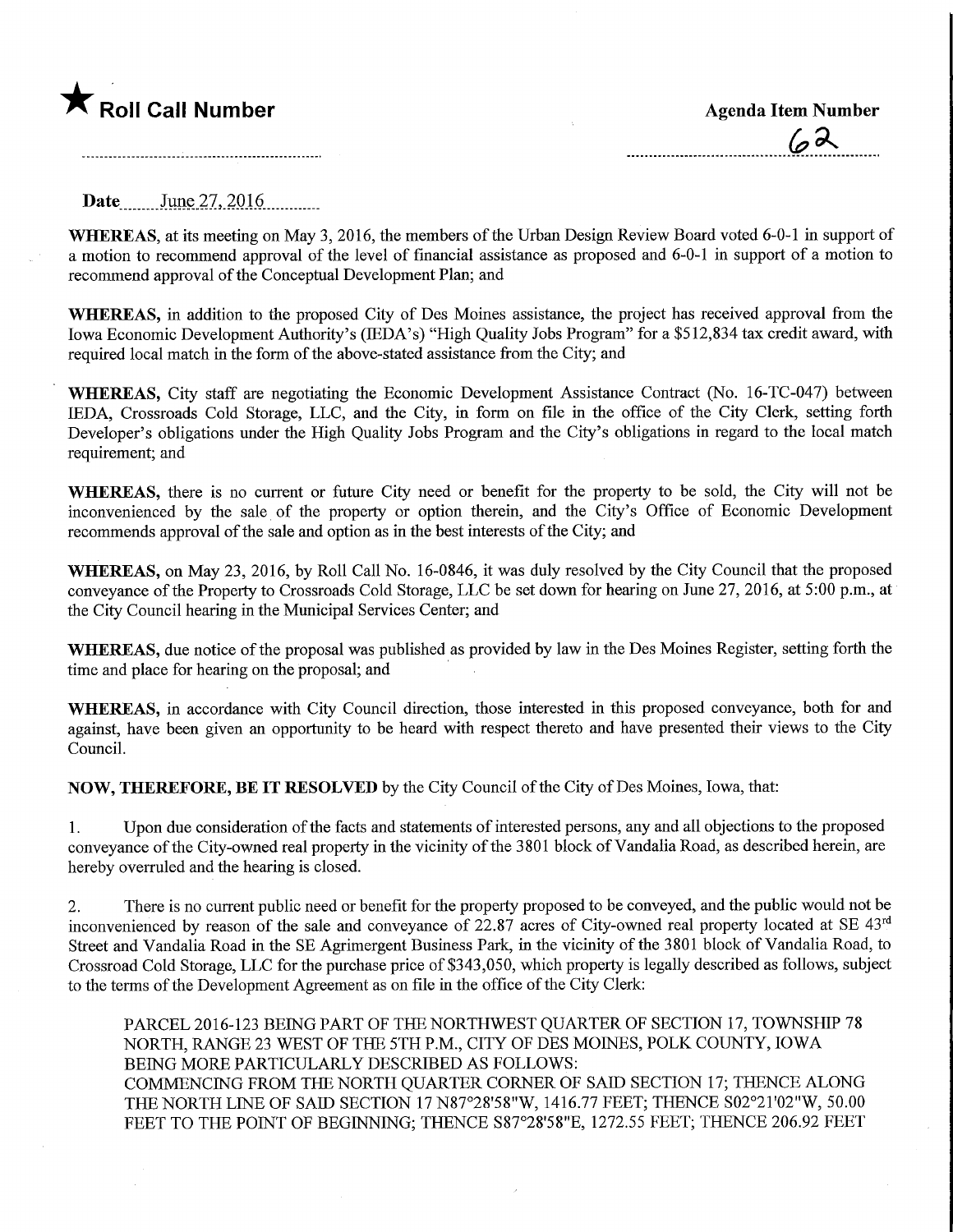

Date ........June 27,.201.6.

ALONG A 136.00 FOOT RADIUS CURVE, CONCAVE SOUTHWEST, CHORD BEARING S43°45'46"E, 187.53 FEET; THENCE SOO°01'28"E, 576.53 FEET; THENCE N87°28'58"W, 1431.60 FEET; THENCE N02°21'02"E, 705.57 FEET TO THE POINT OF BEGINNING. DESCRIBED AREA CONTAINS 22.87 ACRES AND IS SUBJECT TO EASEMENTS AND RESTRICTIONS OF RECORD.

3. There is no current public need or beriefit for the property proposed to be optioned, and the public would not be inconvenienced by reason of the granting of an Option to Purchase 18.91 acres of City-owned real property located at SE 43<sup>rd</sup> Street and Vandalia Road in the SE Agrimergent Business Park, in the vicinity of the 3801 block of Vandalia Road, to Crossroad Cold Storage, LLC for the purchase price of \$1,000, which property is legally described as follows, subject to the terms of the Development Agreement and Option as on file in the office of the City Clerk:

THE WEST 1305 FEET OF THE SOUTH 565 FEET OF THE NORTHEAST QUARTER (NE1/4) OF THE NORTHWEST QUARTER (NW1/4) AND THE EAST 150 FEET OF THE SOUTH 560 FEET OF THE NORTHWEST QUARTER (NW1/4) OF THE NORTHWEST QUARTER (NW1/4) OF SECTION SEVENTEEN (S17), TOWNSHIP SEVENTY-EIGHT NORTH (T78N), RANGE TWENTY-THREE WEST (R23W) OF THE FIFTH PRINCIPAL MERIDIAN (5TH P.M.), ALL NOW INCLUDED IN AND FORMING A PART OF THE CITY OF DES MOINES, COUNTY OF POLK, STATE OF IOWA, SUBJECT TO EASEMENTS OF RECORD, AND CONTAINING APPROXIMATELY 18.91 ACRES (823,578 SQUARE FEET).

Subject to survey provided by Developer upon request of the City of Des Moines, Real Estate Division.

4. The City Council hereby makes the following findings in support of the proposed Urban Renewal Development Agreement with Des Moines Cold Storage, Inc. and Crossroads Cold Storage, LLC (collectively "Developer"):

- a. Developer's obligations under the Agreement to construct the improvements on the Property furthers the objectives of the Restated Urban Renewal Plan for the SE AgriBusiness Urban Renewal Area, including the objectives to preserve and create an environment which will protect the health, safety, general welfare and quality of life of City residents, and maintain and increase taxable values and good quality employment within the Urban Renewal Project Area; to encourage the elimination of vacant parcels in the Area; to provide for the orderly expansion of appropriate and diverse commercial uses in Des Moines; to provide incentives to overcome development constraints to assure successful redevelopment projects; and to ensure building features that are designed to high standards of efficiency, effectiveness and aesthetics.
- b. The economic development incentives for the development of the Improvements are provided by the City pursuant to the Urban Renewal Law and Chapter 15A of the Code of Iowa, and the Developer's obligations under the Agreement to construct the improvements upon the Property, will generate the following public gains and benefits: (i) it will restore vacant, undeveloped property to productive use; (ii) it will advance the improvement and development of the Urban Renewal Area in accordance with the Urban Renewal Plan; (iii) it will encourage further private investment in the Urban Renewal Area; and, (iv) it will further the City's efforts to retain existing jobs and income within the City which might otherwise be lost.
- c. The construction of the improvements to the Property and resulting benefits to the Developer and to the City would not occur without the economic incentives provided by this Agreement.
- d. The redevelopment of the Property pursuant to the Agreement, and the fulfilhnent generally of the Agreement, are in the vital and best interests of City and the health, safety, morals, and welfare of its residents, and in accord with the public purposes and provisions of the applicable state and local